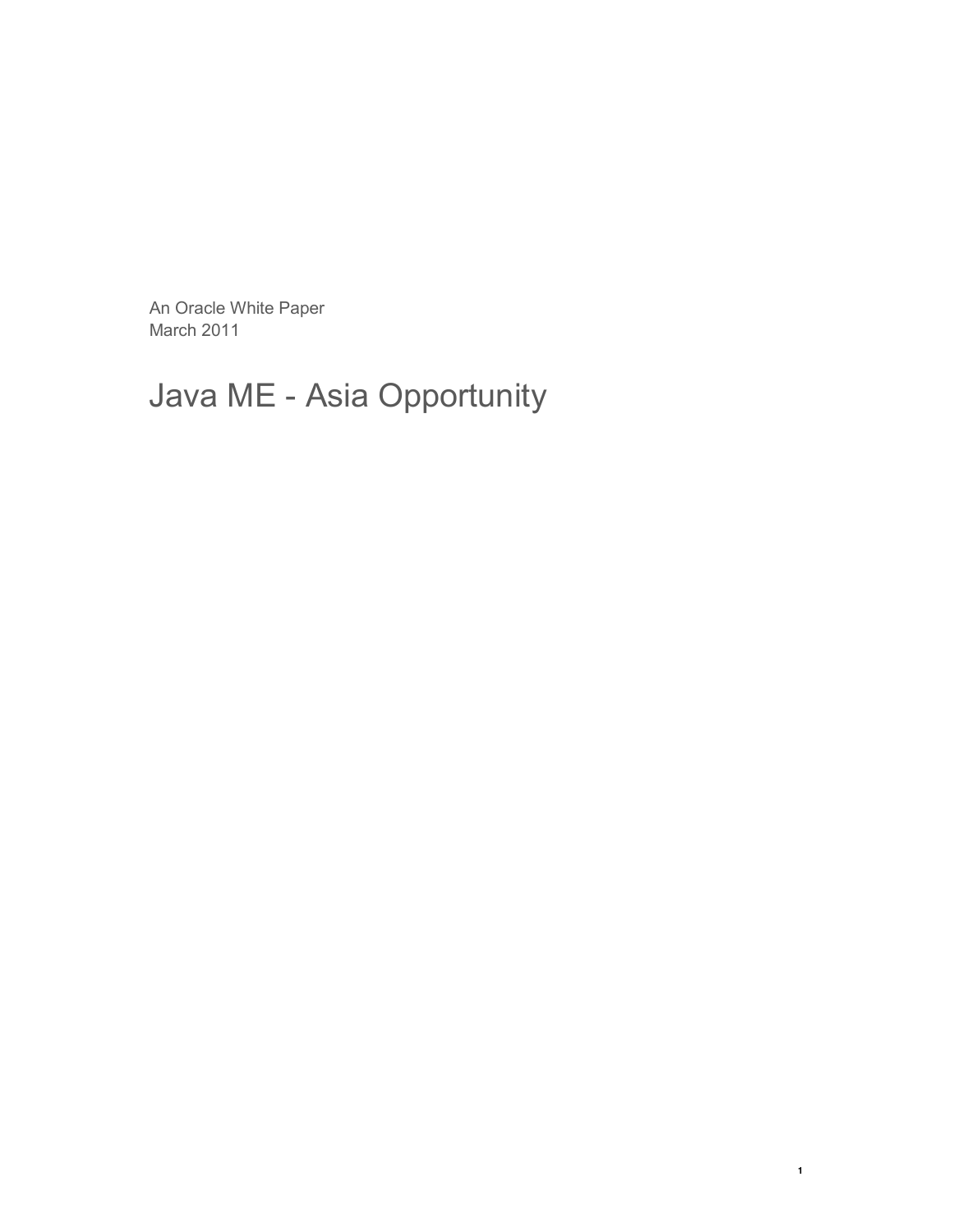## Disclaimer

The following is intended to outline our general product direction. It is intended for information purposes only, and may not be incorporated into any contract. It is not a commitment to deliver any material, code, or functionality, and should not be relied upon in making purchasing decisions. The development, release, and timing of any features or functionality described for Oracle's products remains at the sole discretion of Oracle.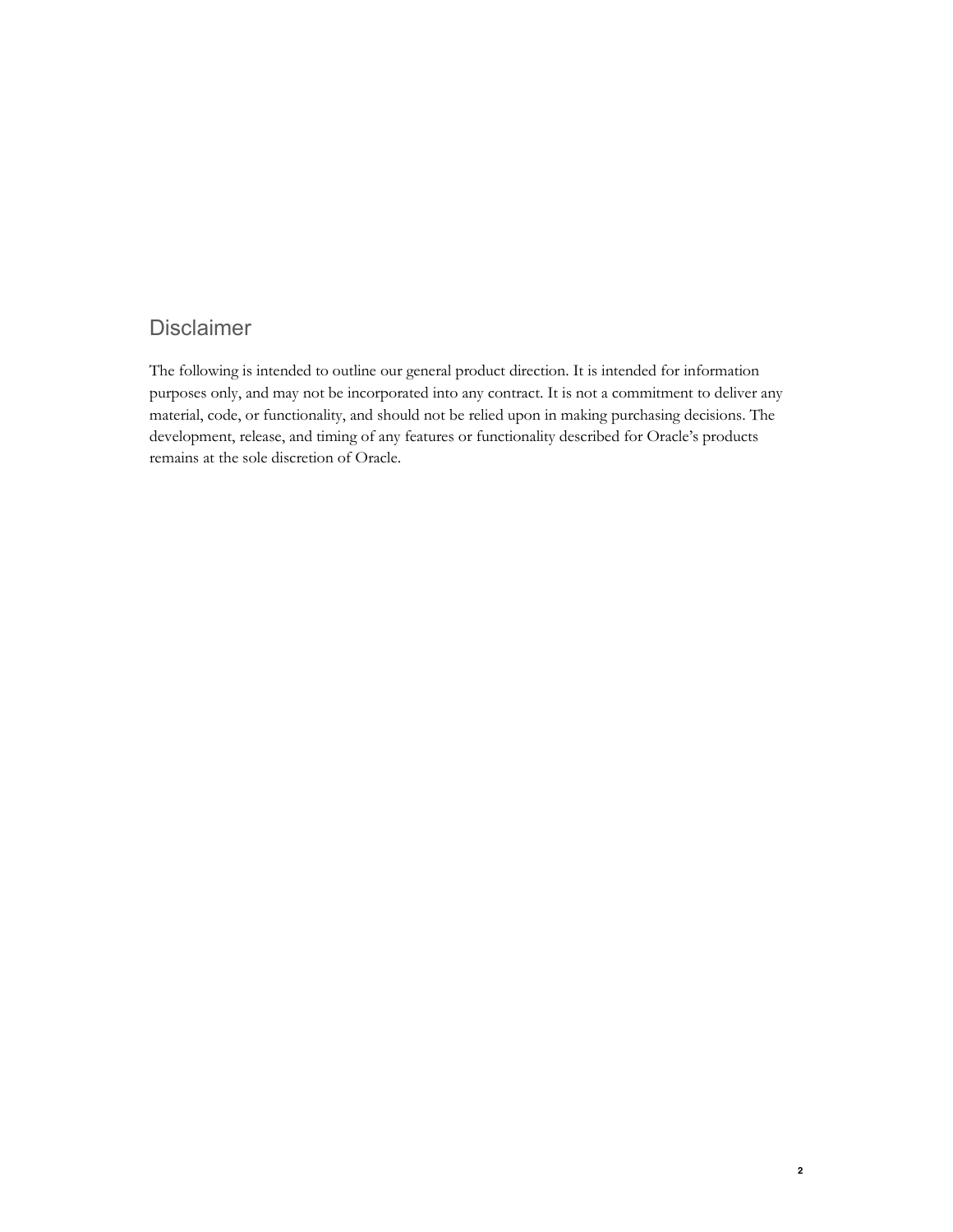## **Table of Contents**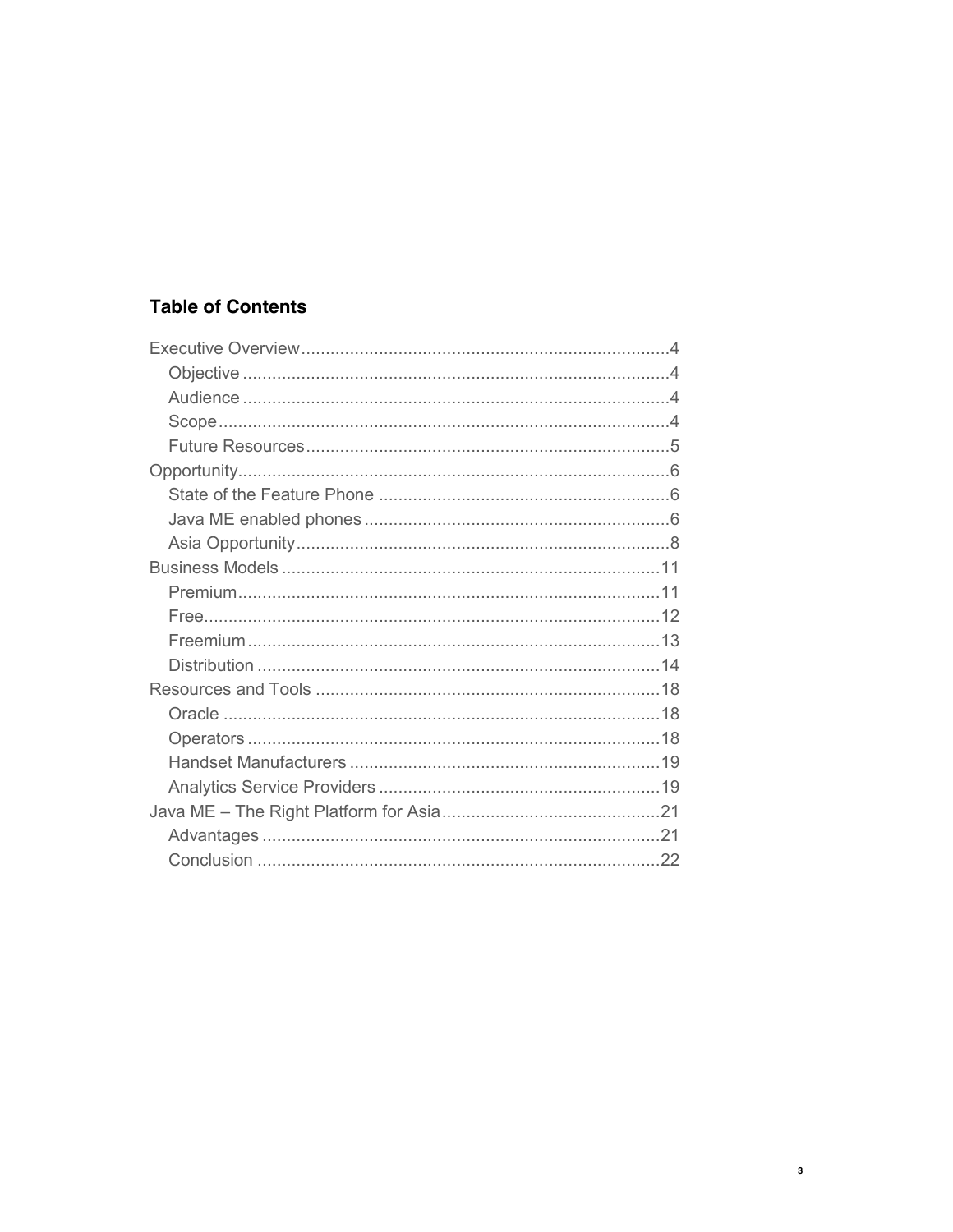## Executive Overview

There are more than 3 billion Java ME enabled mobile phones worldwide, and a large proportion of these are feature phones used in Asia. As the feature phone has become more powerful and data plans have gone mainstream, application usage across the region is booming. Therefore, the Asian market represents a large opportunity for mobile developers to create and distribute apps for the Java ME application runtime environment.

#### **Objective**

The purpose of this whitepaper is threefold:

- To inform readers about the current status and future growth trends of Java ME in the Asian sub-regions of Greater China, India and Southeast Asia.
- To encourage further development of Java ME applications
- To identify a valuable list of resources & tools to assist in the creation and distribution of Java ME applications in Asia

#### Audience

- The primary audience for this whitepaper is Java ME developers
- The secondary audience consists of Asian-based operators, handset manufacturers, thirdparty application stores, or other industry stakeholders looking to understand the needs of Java ME developers better

#### Scope

• After reading this whitepaper, readers will have a high level understanding of the market opportunity in Asia for Java ME mobile applications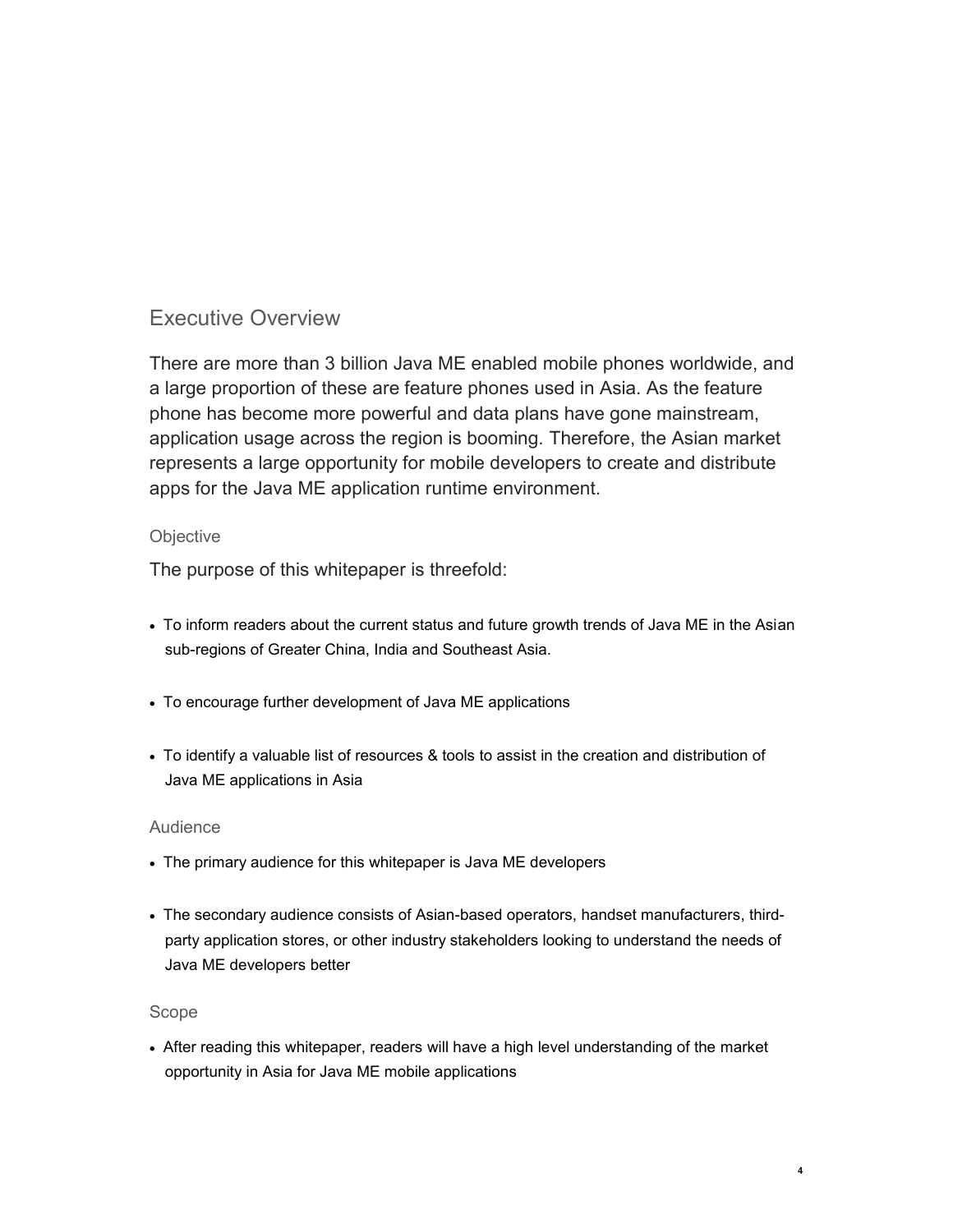• Readers will also have an initial list of resources and tools that can immediately be utilized for Java ME application development and distribution in Asia

#### Future Resources

• Country-specific details and guidelines for distributing Java ME applications in Asia will be provided in future "how-to" guides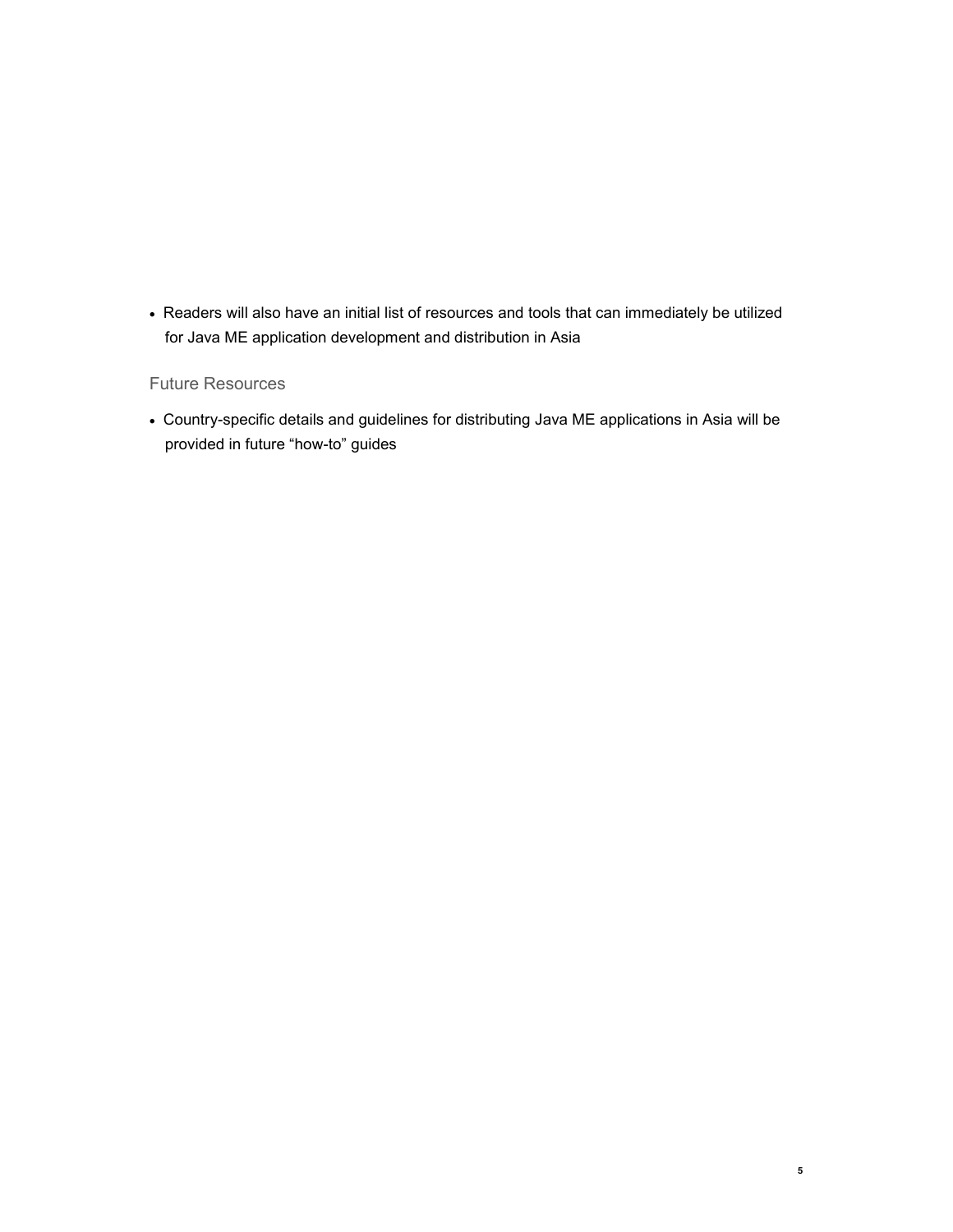## **Opportunity**

### State of the Feature Phone

Today, with all of the hype about smartphones, it is often forgotten that approximately 85% of the worldwide mobile phones shipped are feature phones. The reason for this lies in the confusion about definitions. Features that before were once hallmarks of smartphones such as touch screens, cameras and GPS, are now often available on feature phones as well, thus blurring the smartphone and feature phone categories.

#### Figure 1 Smartphone penetration relative to feature phones $<sup>1</sup>$ </sup>

In general, the feature phone is considered a relatively low to mid-range mobile phone with less computing ability than a smartphone, but with more capabilities and functionality than a voice only phone. Most feature phones are capable of running apps based on cross-platform application runtime environments such as BREW or Java ME. Unlike with smartphones, apps that run in these native environments can run across various operating systems (OS). However, feature phones usually lack the



ability to run native software, resulting in less integration with the underlying OS.

#### Java ME enabled phones

Based on January 2010 estimates there are more than 3 billion Java ME enabled mobile phones worldwide<sup>2</sup> making it the most broadly distributed mobile application runtime. The most notable handset manufacturers that support Java ME enabled phones include Nokia, Samsung, LG Electronics and Sony-Ericsson. Often the hardware design is hard to distinguish from those of smartphones.

<sup>&</sup>lt;sup>1</sup> EXICON Research – <https://www.cia.gov/library/publications/the-world-factbook/> [http://www.beyond4g.org](http://www.beyond4g.org/)

<sup>2</sup> Learn about Java technonogy - <http://www.java.com/en/about/>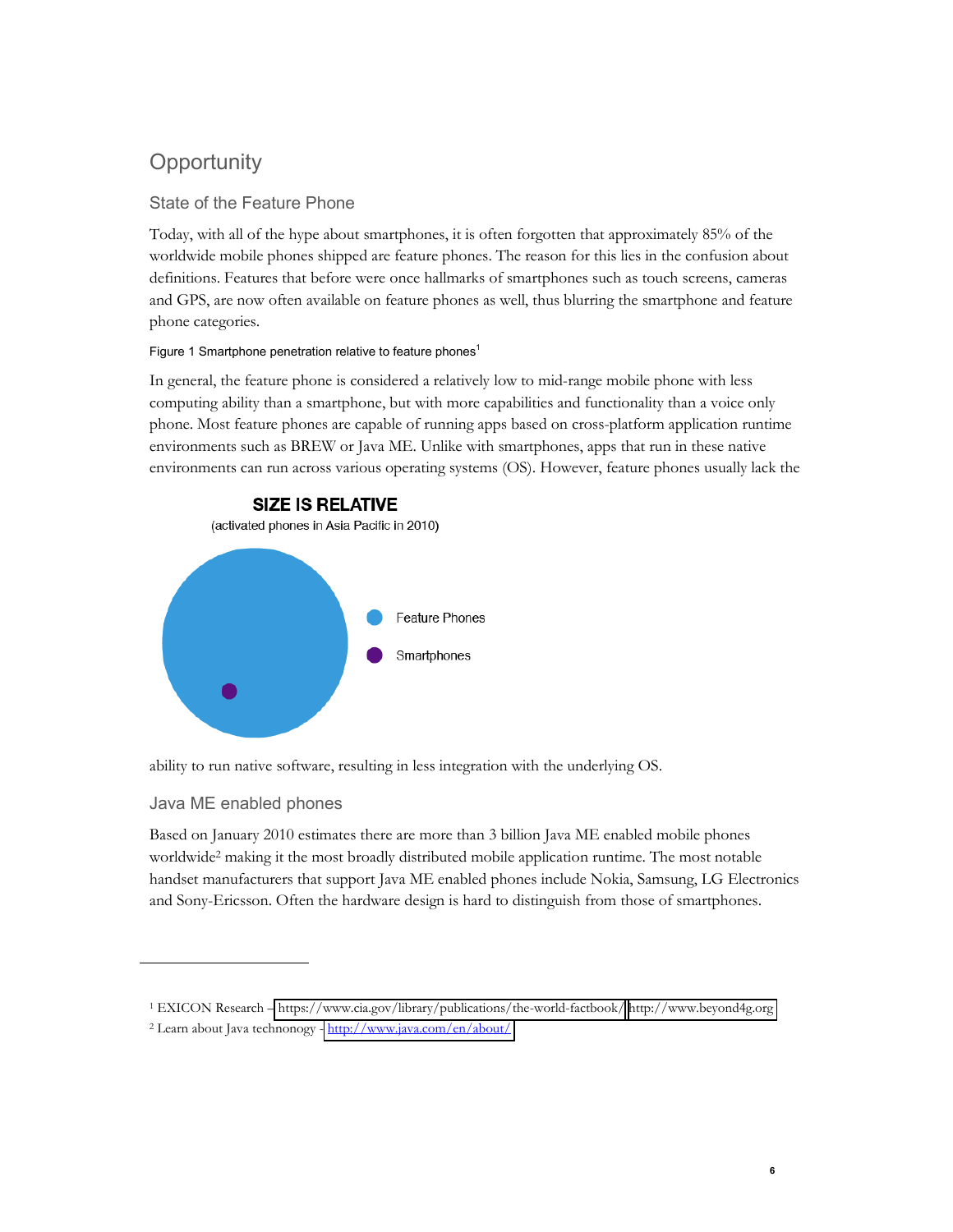"Our decision is obvious. There are far more Java ME enabled devices in the world than all the others put together"

**Leading Indian App Developer**



Figure 2 Recent Feature Phones by Sony Ericsson, Nokia and Samsung

Because of the vast number of Java ME enabled phones, app development for the platform represents a significant market opportunity for mobile app developers. With minimal code modifications developers can reach hundreds of millions of feature phones.

Looking at statistics from GetJar, the world's second largest applications store, it becomes clear that Java ME is thriving in the global mobile apps trend. With close to 3 million daily downloads worldwide and a year-on-year growth of 133% the data provides a clear indication of the success of the platform<sup>3</sup>.

<sup>3</sup> GetJar Developer website - <https://developer.getjar.com/analytics/coverageTrends/?viewDataBy=2>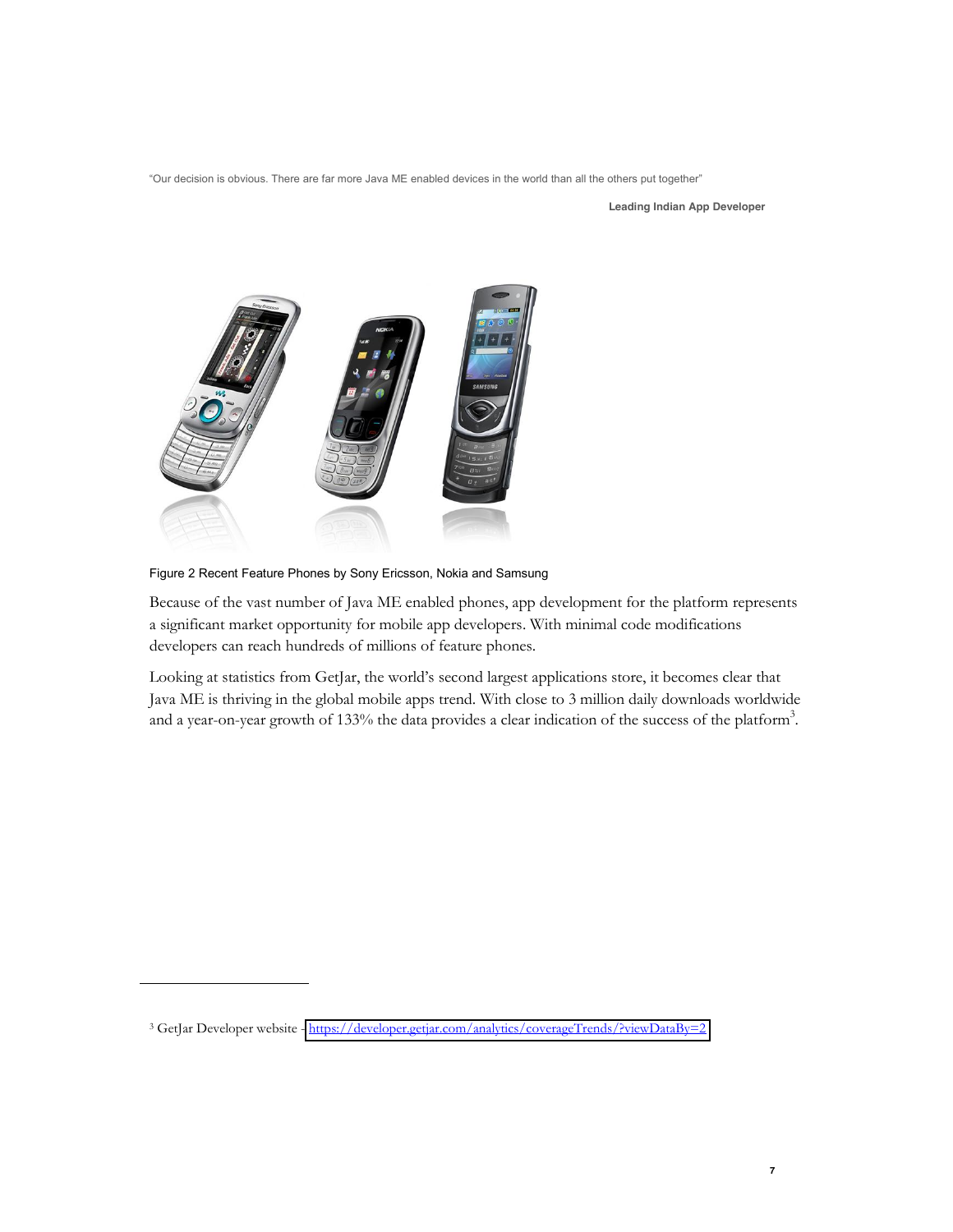"50 percent of downloads are Java ME applications. Our user base in Southeast Asia has not been affected because the adoption of smartphones is simply not there"

**Patrick Mork, CMO, GetJar**



Figure 3 Global daily Java ME App downloads from GetJar

Drilling down on GetJar's and other application stores download numbers indicates that a large number of the application downloads are coming from emerging markets. For GetJar this even means that close to one third of all downloads come from India.



Figure 4 Quarterly App downloads in Southeast Asia and India from GetJar

#### Asia Opportunity

Feature phones have a commanding market-share in key regions such as Greater China, India and Southeast Asia. In fact, most Asian countries continue to have limited smartphone penetration. Affordability is the main reason for people to choose a feature phone over a smartphone and expectations are that this will not change any time soon. For example, in India, the ratio of feature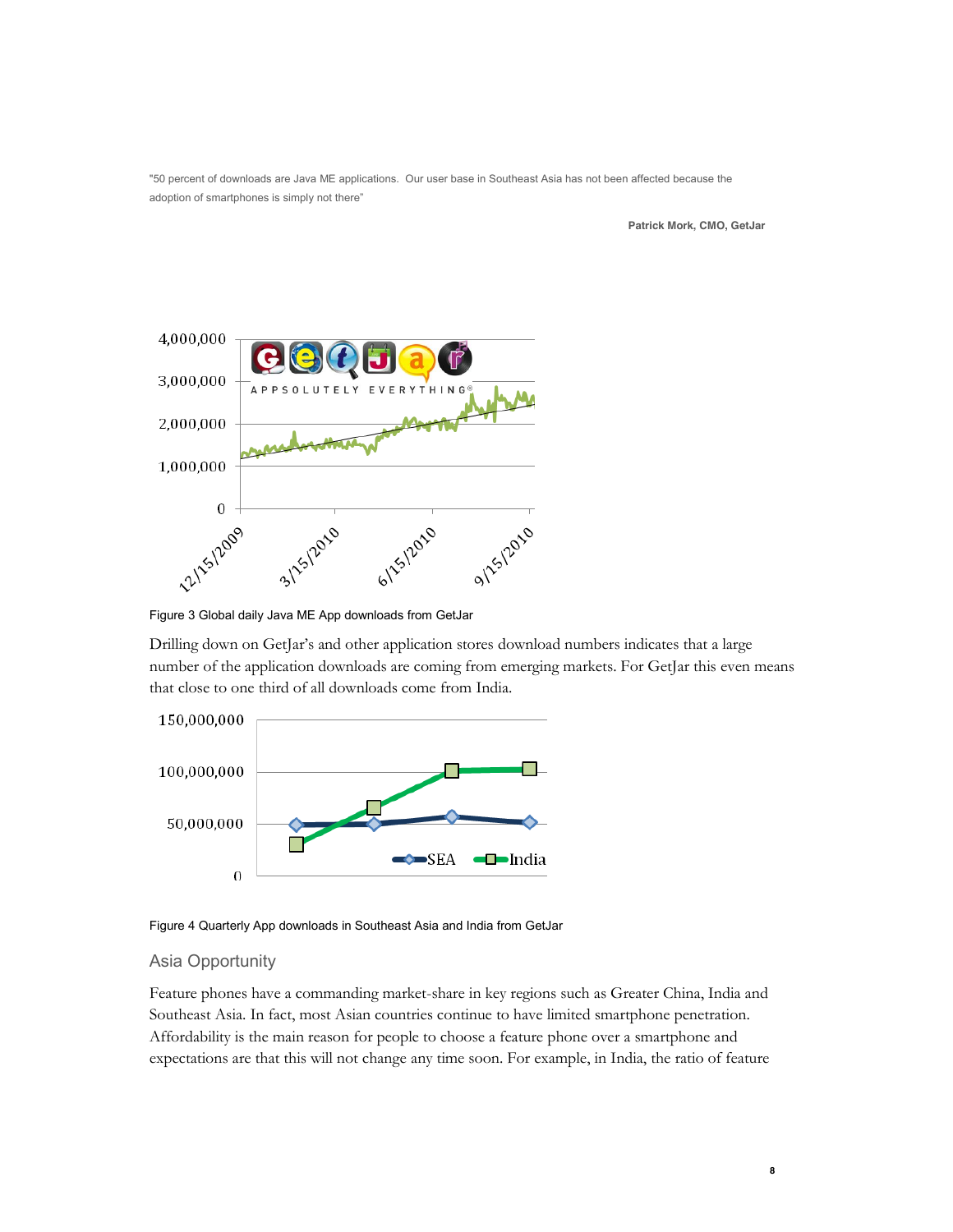"We develop for Java ME because it makes sense business-wise..."

**Top Malaysian Developer**

phone users to smartphone users is 18 to 1 and in Southeast Asia, it is as high as 37 to 1. Overall, more than 50% of the total Southeast Asian population possesses an activated feature phone.



#### **FEATURE PHONE MARKET FOOTPRINT**

#### Figure 5 Feature phone footprint in Asia<sup>4</sup>

The picture above (figure 5) highlights the sheer size of the feature phone market across three key Asian regions. The number of activated feature phones can be derived based on industry estimates for mobile phone and smartphone penetration. Given the relative low mobile penetration there is enormous growth potential.

As 3G networks are rolled out across the region, competitively priced data plans are becoming mainstream. In countries like Indonesia and Malaysia mobile subscriptions now often include affordable data plans. This is illustrated when looking at the number of users of the popular Opera Mobile and Opera mini browser in the region, which more than doubled to 100 million in less than a year5. Expectations are that India and China will follow a similar growth pattern as some of the frontrunners in Southeast Asia.

<sup>&</sup>lt;sup>4</sup> EXICON Market Research - World Factbook CIA/ Beyond4g.org - [http://www.exicon.mobi](http://www.exicon.mobi/)

<sup>&</sup>lt;sup>5</sup> State of the Mobile Web - <http://www.opera.com/smw/2011/01/#feature>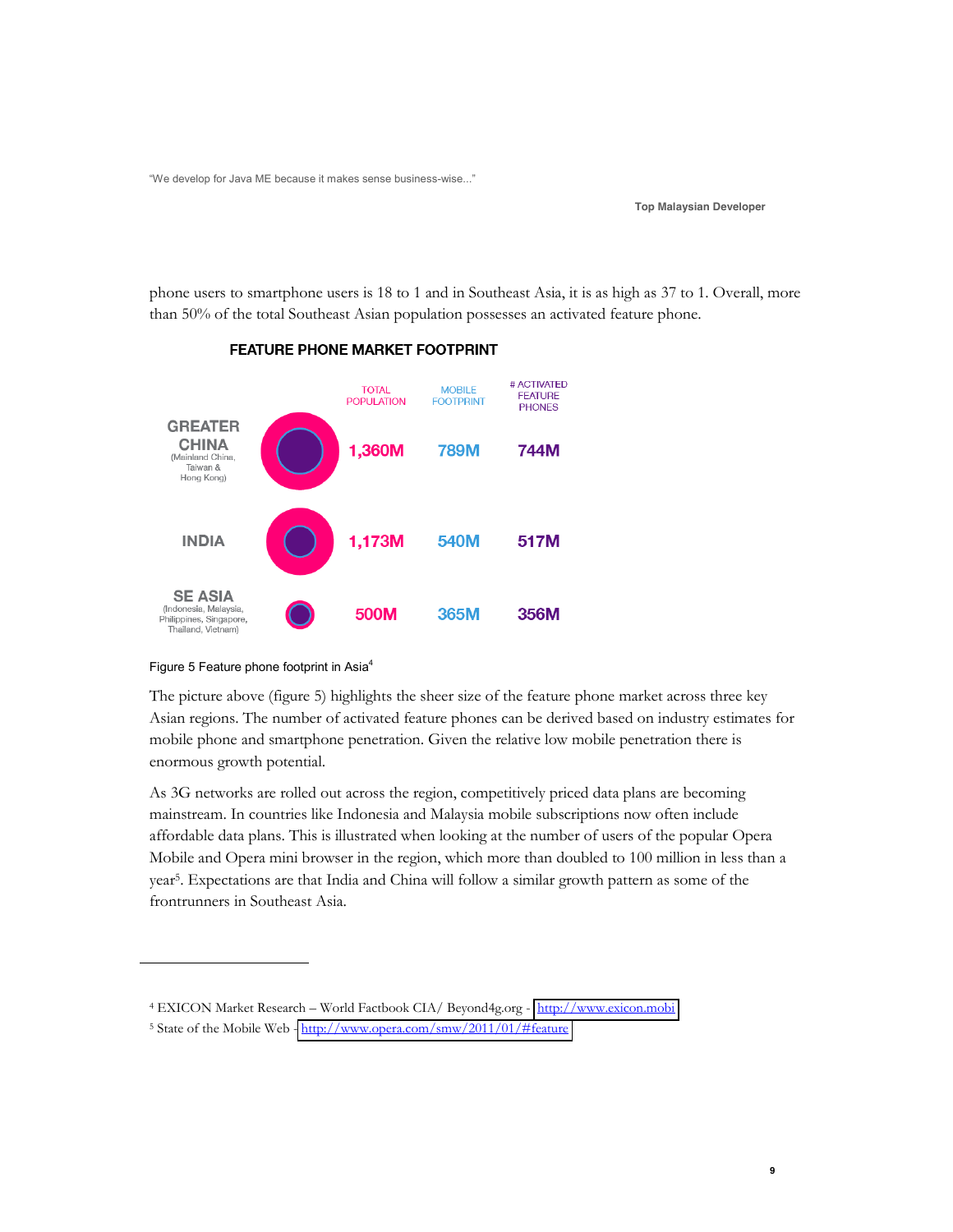There are currently approximately 45,000<sup>6</sup> Java ME apps available across the various distribution channels. However, it must be said that as the feature phone continues to become more powerful with a bigger screen and stronger processor, some of these apps have yet to be optimized for the latest models and this is presenting an opportunity for developers to satisfy increasing consumer expectations with new, compelling Java ME applications. The tremendous growth of data plans for feature phones combined with the ever-increasing hunger for apps is also creating a huge supply/demand gap. Developers have started to acknowledge this opportunity as the number of app submissions to the regional app stores is on the rise.

<sup>6</sup> Vision Mobile- <http://www.slideshare.net/andreasc/mobile-megatrends-2009-visionmobile>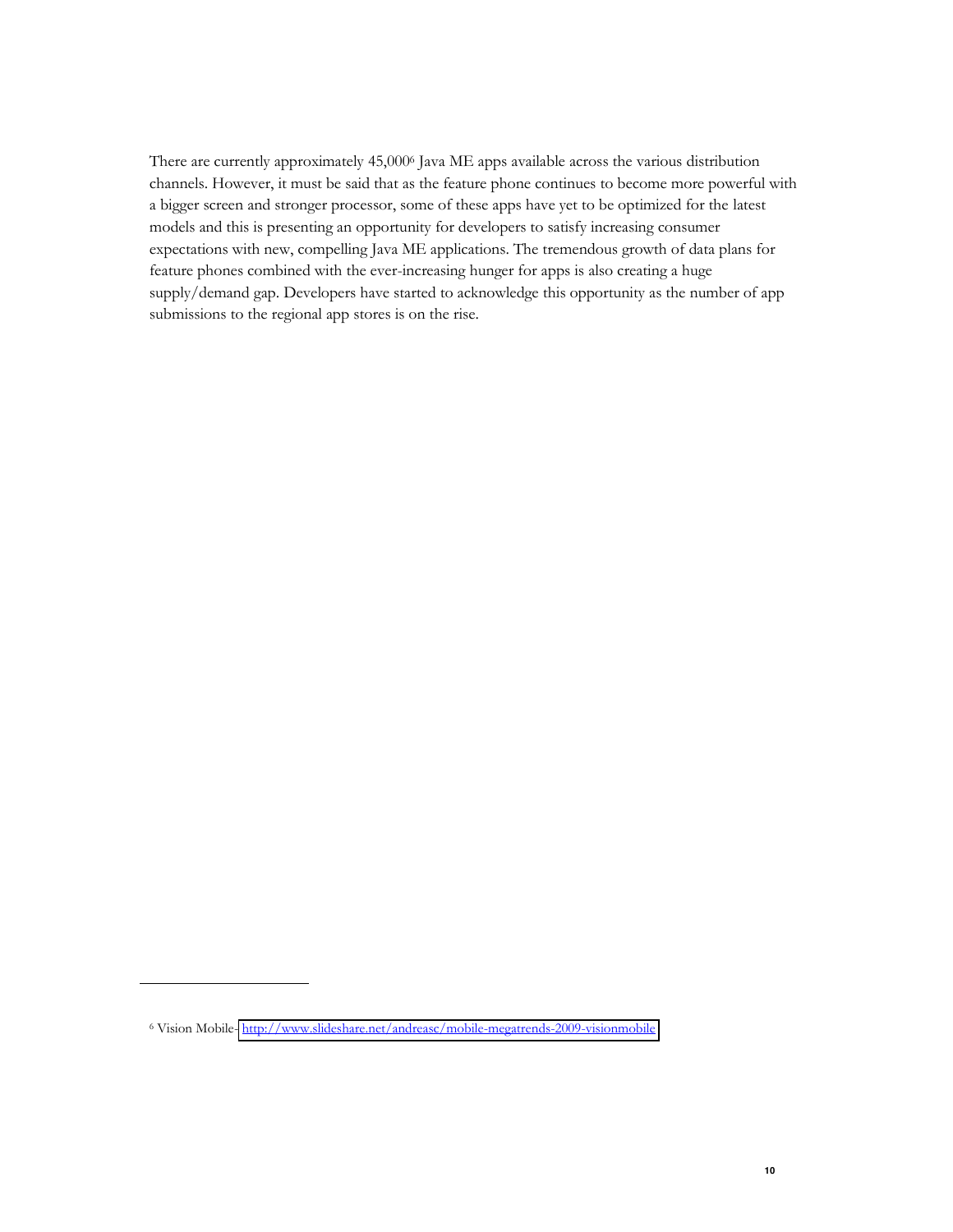## Business Models

When feature phones were first introduced, mobile applications primarily leveraged royalty-based business models due to the propensity to pre-load applications on-device, through device manufacturer and operator relationships. Later, when data enabled networks were introduced and operators got into the apps retailing business via their WAP portals, deck placement became the alternative route to getting apps to the consumer. As dealing with the operators was often time consuming, aggregators and publishers entered the scene as middlemen, offering faster time to market for a percentage of the revenue. When app usage started to take off, WAP portals matured into application stores and handset manufacturers, technology vendors and independent players joined the space. Today, there are close to 100 different application stores worldwide with hundreds of thousands of apps. Competition among developers has become fierce and most have started exploring alternative revenue



#### **MOBILE APPS REVENUE MODELS**

#### Figure 6 Mobile Apps Revenue Models

Figure 6 shows the revenue models mobile app businesses can choose from. The three main models discussed in this white paper are: 1) Premium, which is paid for in application stores, 2) Free, revenue comes from alternative sources such as advertising or mCommerce, 3) Freemium, a combination of a Free basic service and a for-pay Premium service.

#### Premium

The Premium revenue model, in which developers sell their apps through application stores, has proven to be successful for many mobile app businesses. However, as the market is becoming more crowded and many consumers are not prepared to pay for mobile apps, competition is increasingly focused on price, resulting in negative price spirals.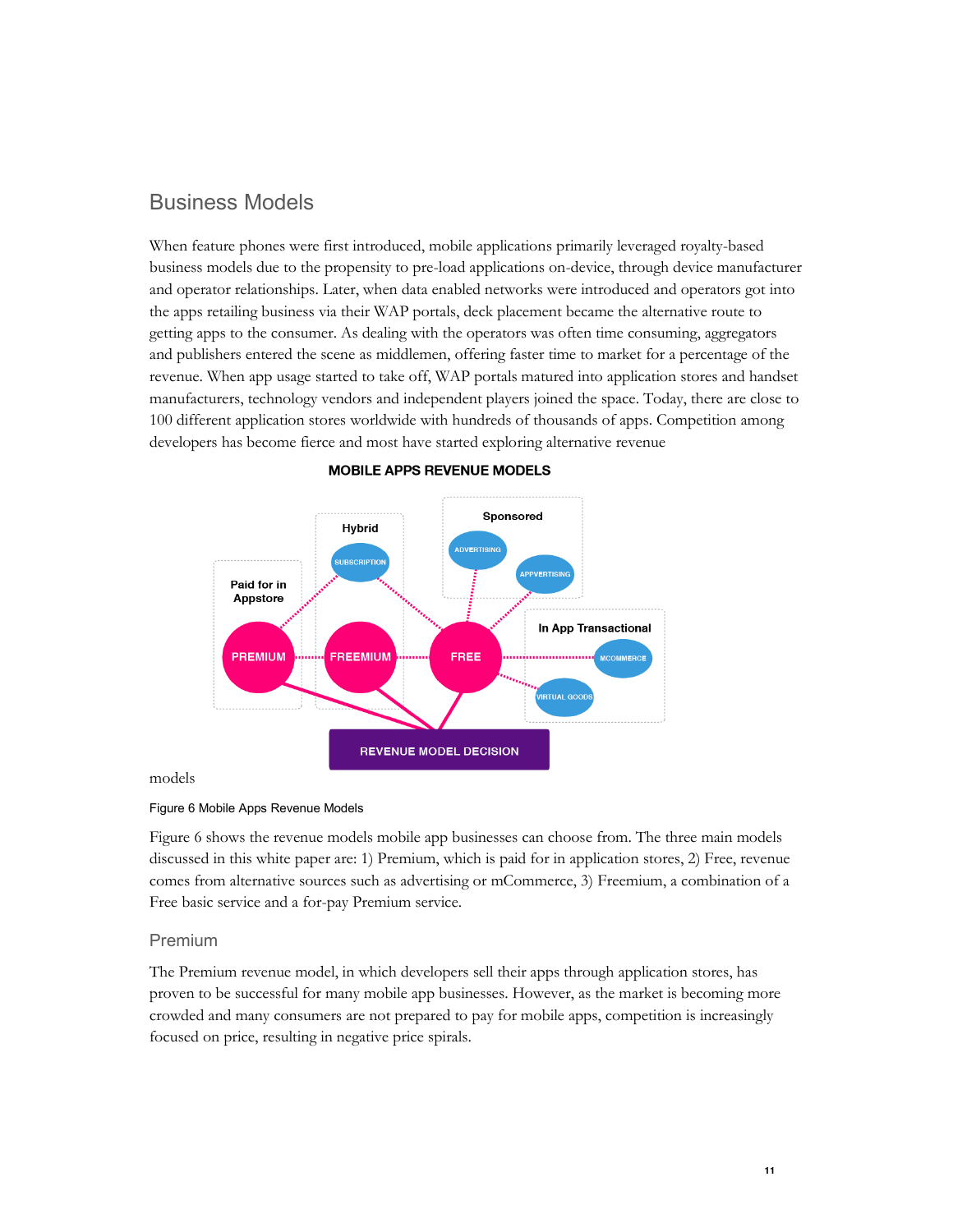Figure 7 shows the average selling price per app is relatively low in Asia. However, it is the enormous quantity and rapid growth rate of app downloads that really indicate the true potential of the region.

Based on the prediction of year-on-year growth of 50%+, expectations are that by 2012 app downloads in Asia will top 14 billion, equal to the number of downloads in North America and only second to Europe<sup>7</sup>.



Figure 7 Average Selling price per App (USD)<sup>8</sup>

#### Free

Sponsoring, or advertising, is becoming increasingly popular as the dominant business model for mobile apps. Although, currently most of the worldwide digital ad spending is allocated to online media, mobile is on the rise. In Asia particularly, mobile advertising has a high growth potential in the next few years.

#### **TABLE 1 COMPARISON OF 2010 TOTAL DIGITAL AND MOBILE AD SPEND<sup>9</sup>**

| <b>REGION</b>                               | <b>CHINA</b> | <b>INDIA</b> | <b>SE ASIA</b> |
|---------------------------------------------|--------------|--------------|----------------|
| Digital Ad Spend, including mobile (US \$M) | 4.464.0      | 117.0        | 52.0           |
| Mobile Ad Spend (US \$M)                    | 180.0        | 35.4         | 15.6           |

<sup>7</sup> GetJar commissioned research by Chetan Sharma - [http://www.getjar.com/about/pressrelease/getjar-reveals-that](http://www.getjar.com/about/pressrelease/getjar-reveals-that-mobile-apps-will-outsell-cds-by-2012/)[mobile-apps-will-outsell-cds-by-2012/](http://www.getjar.com/about/pressrelease/getjar-reveals-that-mobile-apps-will-outsell-cds-by-2012/)

<sup>8</sup> GetJar commissioned research by Chetan Sharma - [http://www.getjar.com/about/pressrelease/getjar-reveals-that](http://www.getjar.com/about/pressrelease/getjar-reveals-that-mobile-apps-will-outsell-cds-by-2012/)[mobile-apps-will-outsell-cds-by-2012/](http://www.getjar.com/about/pressrelease/getjar-reveals-that-mobile-apps-will-outsell-cds-by-2012/)

<sup>9</sup> ADMA/ Nielsen Research - [http://www.asiadma.com](http://www.asiadma.com/)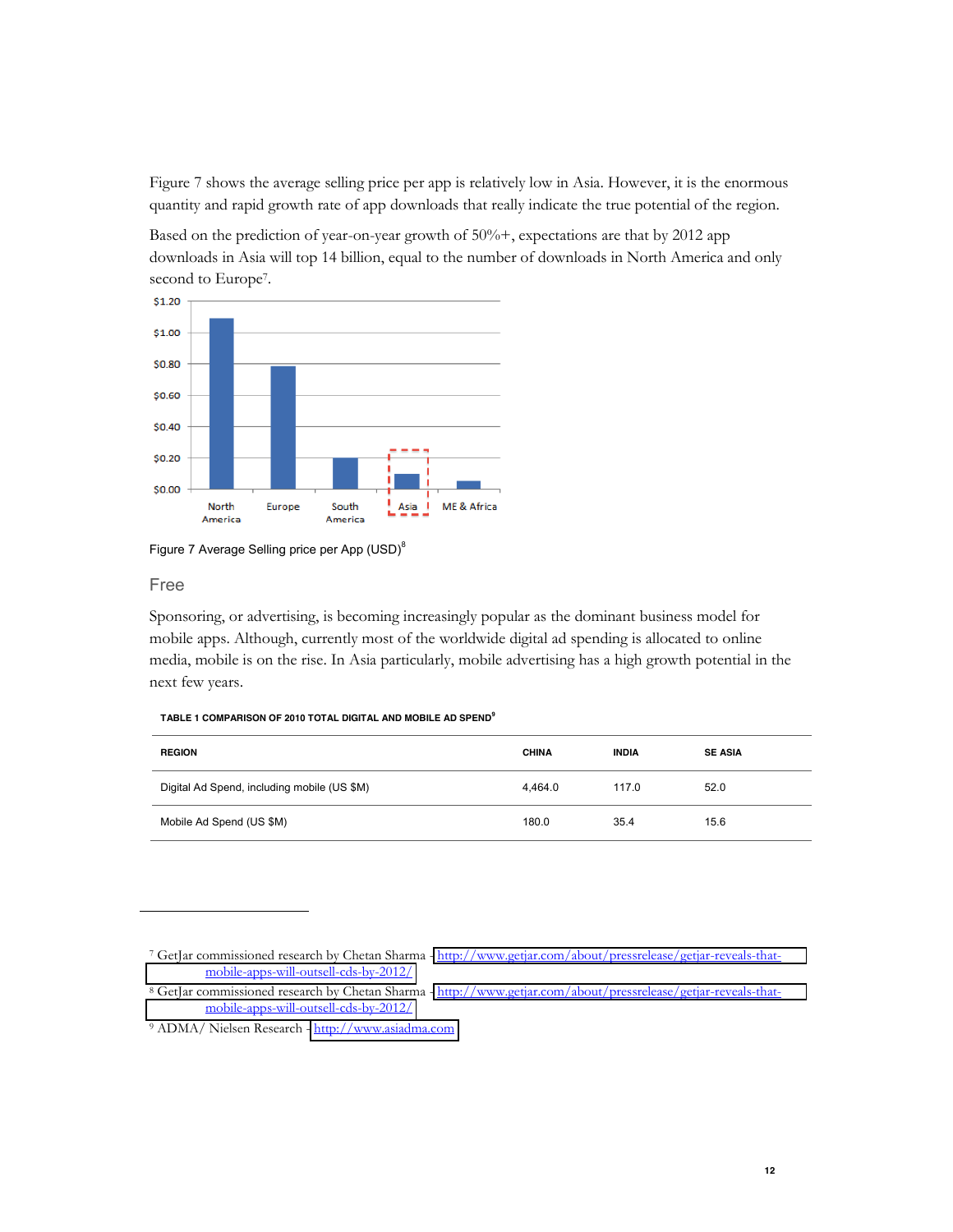Table 1 illustrates the 2010 mobile ad spend in Greater China, India, and Southeast Asia and compares those numbers with the current total digital ad spend. As more end users spend more time accessing data services via mobile handsets, advertisers will have a greater incentive to allocate budgets towards mobile advertising. Global app revenues from advertising are expected to rise to 28% of global app revenue by 2012. This is largely thanks to the rapidly increasing demand for "no cost" applications in the emerging markets. In addition, free applications have the opportunity to benefit from greatly increased distribution, generating significant opportunities for advertising or "freemium" business models (more on this topic, later).

Although most ad networks primarily support browser based ads, some have specific SDKs for Java ME Apps as they recognize the revenue opportunity from ads delivered to feature phones.



#### Figure 8 Ad networks with Java ME specific support

Some of the more successful ad networks include Adfonic, Vserv, MADS and MobGold. They all support in-app ads specifically for the Java ME platform. As they continuously increase their ad inventory, some of their developer and publisher partners have already been very successful with advertising funded models.

As brand directors are becoming more familiar with mobile as an effective channel to reach their target audience, a new app category referred to as "App-vertising" or "Branded Apps" has begun to emerge. Because branded apps are usually developed on consignment, this trend offers new revenue opportunities for developers.

Particularly in Southeast Asia, alternative business models such as "Mobile Commerce" and "Virtual Goods" have started to make their way onto the Java ME platform. Usually these in-app transactions are processed via premium SMS at the mobile operator.

#### Freemium

Freemium business models offer a basic product or service free of charge while charging a premium for advanced features, functionality, or related products and services. These models often use an advertising funded model on the "Free" version of the app and offer a paid upgrade to the Premium version. In addition, some application developers also focus on monetizing "in-app purchases" of add-ons or virtual goods. Especially in Asia, where the average price paid for apps is relatively low, the Freemium model offers alternative way to generate revenue for developers.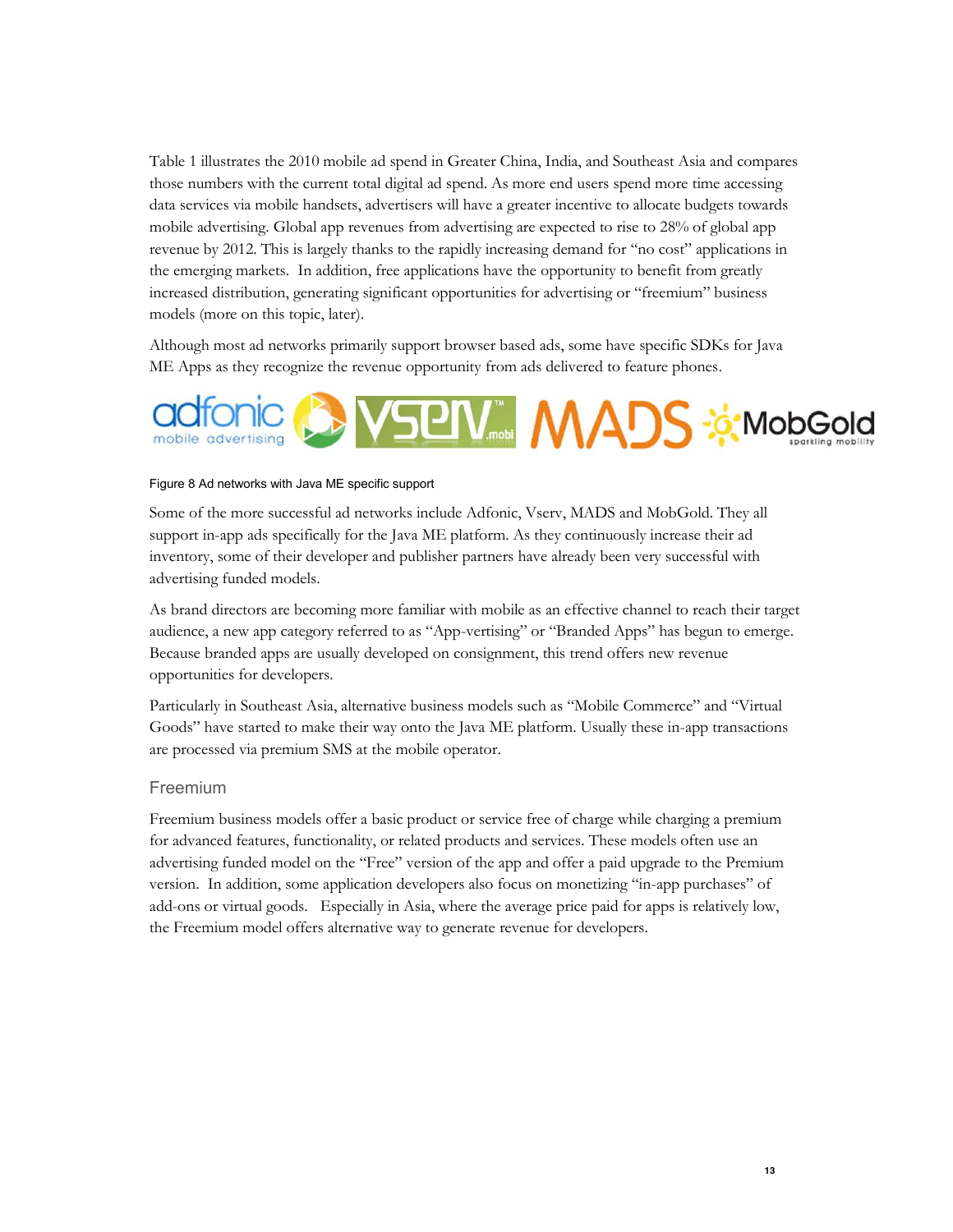| <b>SNODEÜ</b><br><b>Success Story</b>                                                                                                                                                                                                 | <b>Distri</b><br>butio<br>n |
|---------------------------------------------------------------------------------------------------------------------------------------------------------------------------------------------------------------------------------------|-----------------------------|
| Description: Snaptu is a free cloud-based mobile app platform which "turns any mobile phone into a smartphone". It<br>allows users to access Facebook, Twitter, Flickr, as well as entertainment news, blogs, sports and local quides | In                          |
| Installs: >14 million with a large % of usage coming from Indonesia, India and Southeast Asia                                                                                                                                         |                             |
| Why Java: Java enables content providers and developers to write an application once and deploy it across many                                                                                                                        | Asia,                       |
| devices. Value of Snaptu's platform is best realized by non-smartphones.                                                                                                                                                              | the                         |
| Business Model: Mobile advertising and products for content partners.                                                                                                                                                                 | mobil                       |
|                                                                                                                                                                                                                                       | e                           |

network operators are still the most important app distribution partners. Usually they account for the majority of sales and downloads of mobile content through their online and mobile application stores and portals.

However, recently the handset manufacturer operated app stores like Nokia's Ovi have been gaining traction. As the number of apps on these stores continues to rise, some operators have chosen to let the handset manufacturers pre-load their storefronts on the phones in exchange for a cut of the revenue through operator billing. This saves the operator the trouble of having to operate a complete app store ecosystem.





#### Figure 9 Asian App Distribution Channels Market shares<sup>10</sup>

In addition to the operators and handset manufacturers, aggregators play a key role in the Asian mobile app distribution landscape. Aggregators collect mobile apps from many sources and act as a central distribution point to the operator channels.

<sup>10</sup> Annual reports - China Mobile/ SingTel/ Maxis/ Reliance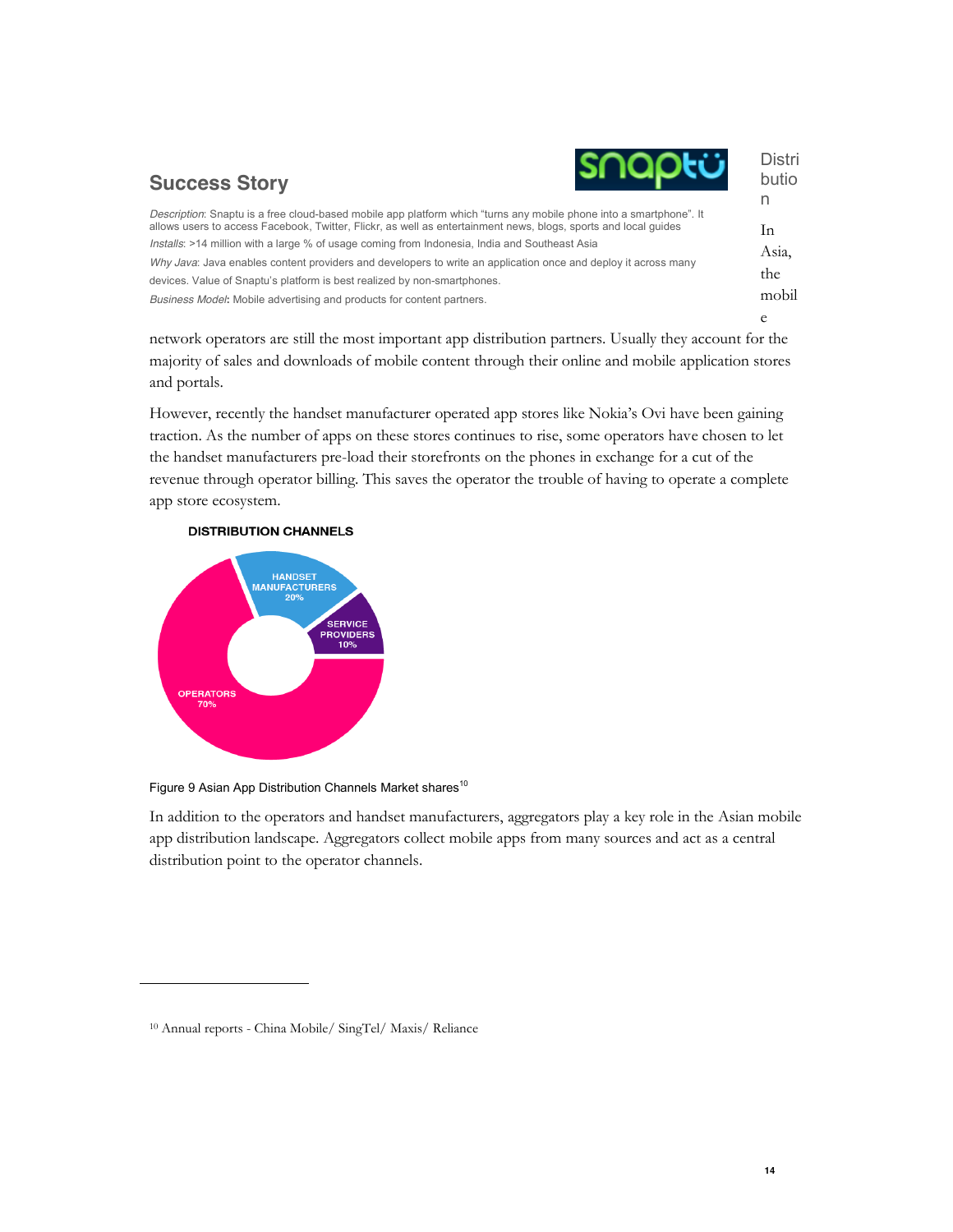|                    | <b>GREATER CHINA</b>    | <b>INDIA</b>                | <b>SOUTHEAST ASIA</b>  |
|--------------------|-------------------------|-----------------------------|------------------------|
|                    | Kong                    | Hungama Mobile              | Elastias               |
|                    | Sina                    | <b>ImiMobile</b>            | Mobile Stream          |
| <b>AGGREGATORS</b> | Sky-mobi                | Onmobile                    | Moffy                  |
|                    | Sohu                    | Saregama                    | <b>NEO</b>             |
|                    | Unicom WoStore          |                             | WooWorld               |
|                    |                         |                             |                        |
|                    | 3HK - Planet 3          | Aircel - Pocket Apps        | AIS - MobileLIFE       |
|                    | China Unicom - Wo       | Airtel Live/ App Central    | Maxis - MiWorld Mobile |
| <b>OPERATORS</b>   | Chunghwa Telecom - Emom | Reliance - R-World          | Mobifone - mPlus       |
|                    | China Mobile - 10086    | Tata Docomo - 3G Life       | SingTel - IDEA         |
|                    | China Telecom - Tixa    | Vodafone - Mobile App Store | Smart - Smart.com.ph   |

#### **TABLE 2 REGIONAL AGGREGATORS AND OPERATORS**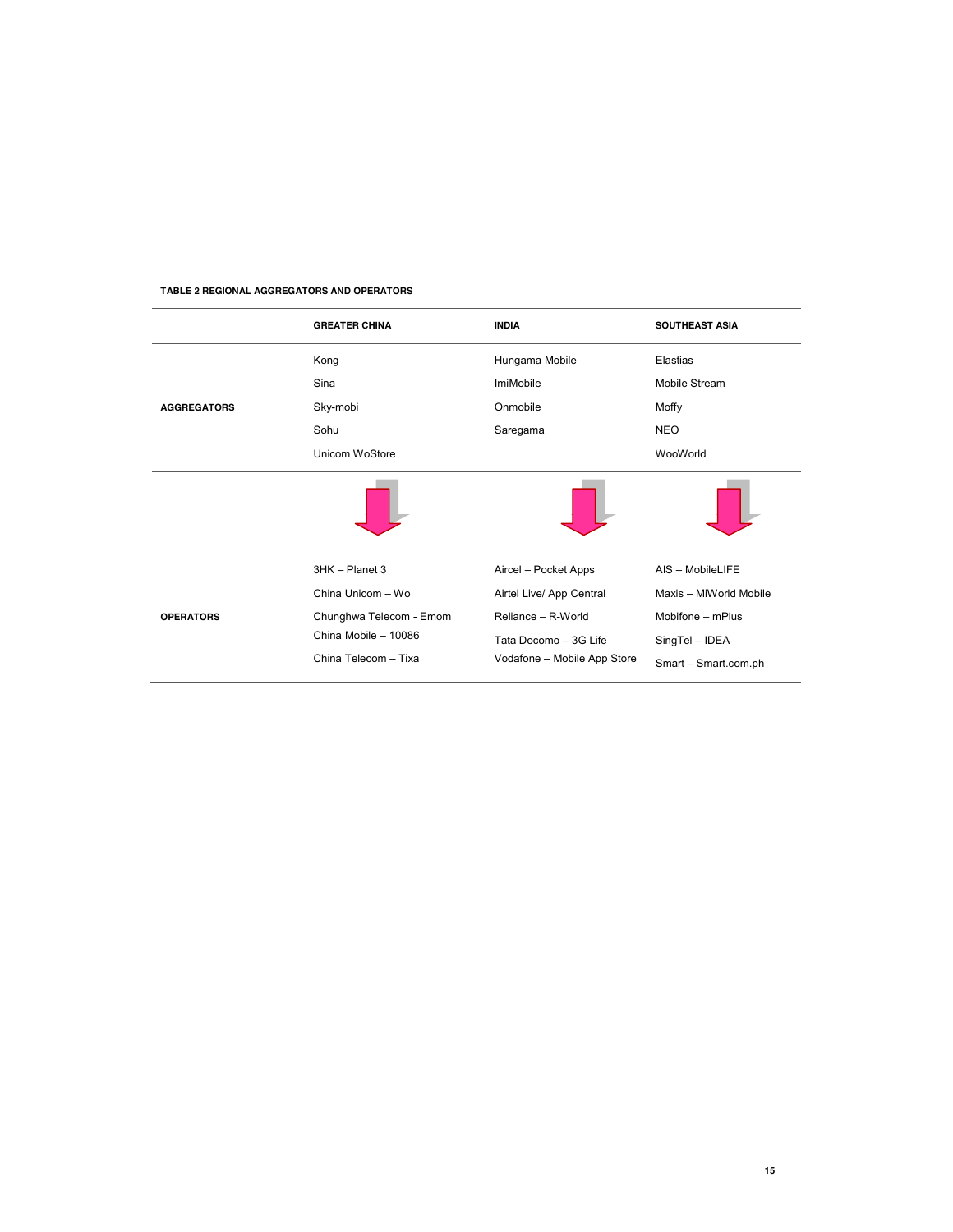Often developers choose to deal with the aggregators only because it is simply too onerous in terms of time, money and effort to deal with the mobile network operators directly.



Figure 10 Typical Revenue Split (range) between Developers, Aggregators and Operators<sup>11</sup>

As figure 11 shows, the revenue share percentages are somewhat different from what is commonly seen in Western countries. In Asia, these percentages are often the result of a negotiation process with outcomes that may vary significantly from one operator and/or aggregator to another. This type of business is still common and consistent across most of the Asia Pacific region.

In addition to the operator and handset manufacturer application stores, developers are increasingly adding alternative distribution channels to their business. The independent players such as GetJar, Appia and Handster generate a significant part of their (mostly free) app downloads from Asia, as the majority of their apps are targeted at the feature phone segment. And more recently, with the help of social media, developers have started promoting and distributing free and freemium apps on their own. One of the great advantages of Java ME apps is that their executables can be downloaded from anywhere and installed on most Java ME enabled devices, essentially by-passing any third party owned distribution channel altogether.

<sup>11</sup> EXICON Research - Operator distribution channel terms & conditions and aggregator interviews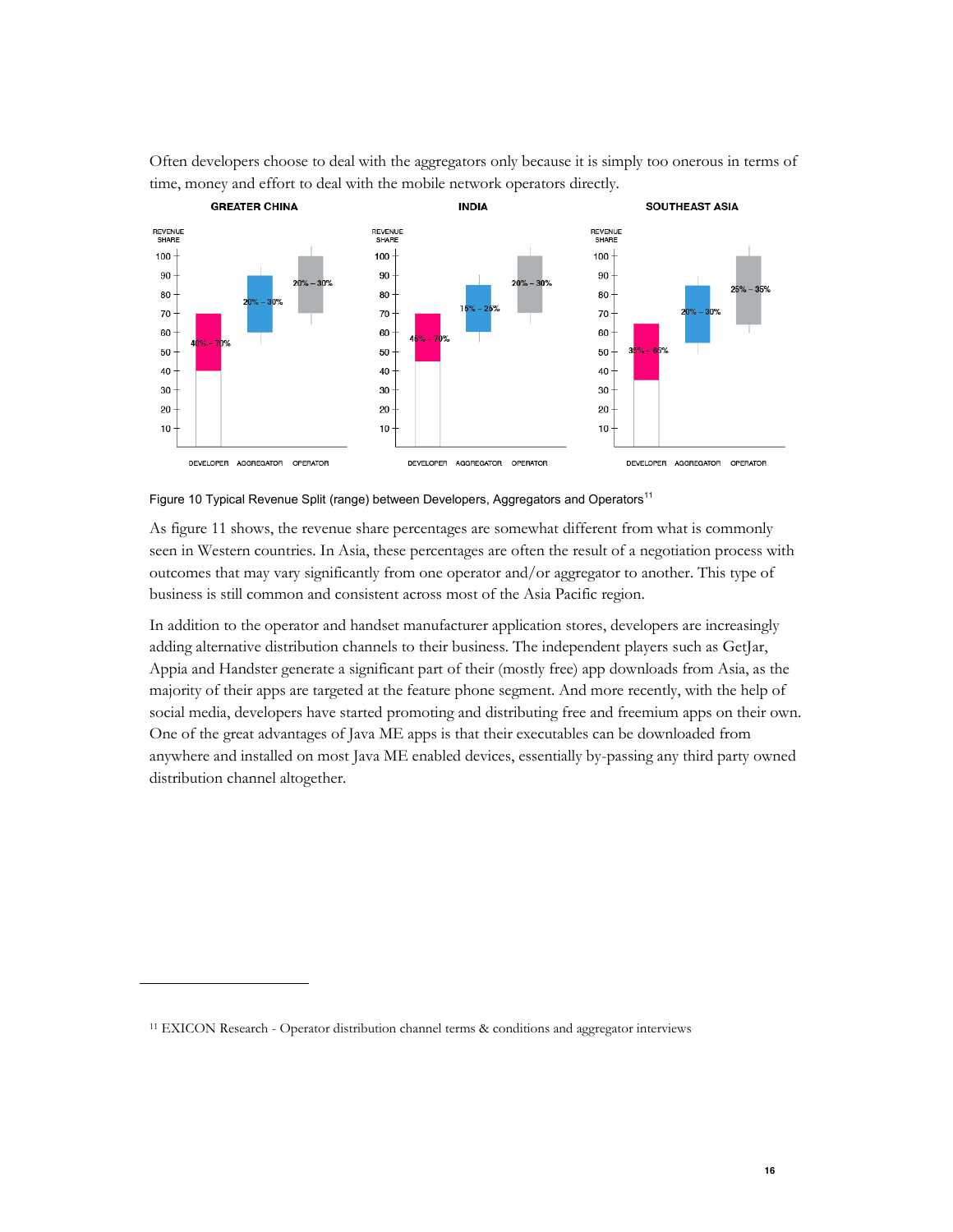## Enterprise

One aspect of Java ME Apps rarely mentioned is their place in the emerging area of enterprise mobility. As increasing numbers of employees bring their own devices to work, they want to use their own mobile phones to accomplish work functions and not wait for the IT department to assign them pre-selected devices.

For a company to take advantage of its employees' mobile device usage and increase productivity, it will need to develop enterprise-focused mobile apps with robust and secure access to backend systems and databases. There is a growing opportunity to offer end-to-end enterprise mobility solutions via the Java platform. Recent enterprise software solutions such as Oracle ADF Mobile enable Java ME developers to integrate mobile apps with database and middleware technology using a unified framework without the need to write additional code on top of Java ME. These development frameworks also integrate additional features that are critical when implementing enterprise mobility solutions, such as additional security measures addressing user authentication and access control.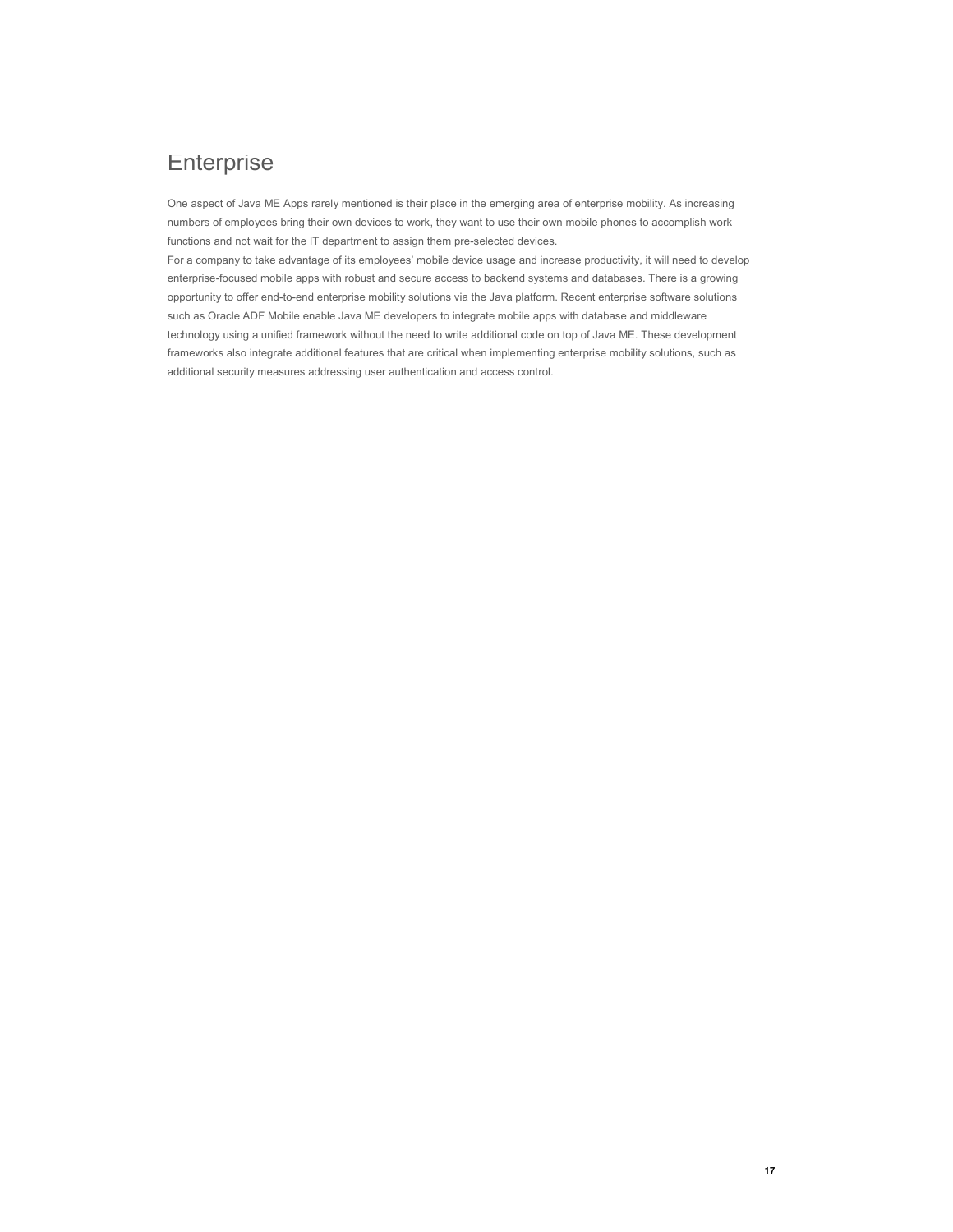## Resources and Tools

#### **Oracle**

Oracle offers a significant number of resources, information and SDK's via its online portal and Java developer community. Table 3 lists several key resources provided by Oracle and its partners that offer an extensive amount of information for Java ME developers.

| <b>RESOURCE</b>       | <b>DESCRIPTION OF RESOURCES AND CONTENT</b>                                                                                                                                                                                           | <b>SHORTENED URL</b> |
|-----------------------|---------------------------------------------------------------------------------------------------------------------------------------------------------------------------------------------------------------------------------------|----------------------|
| Oracle Java MF Portal | This Java ME website serves as the overall "portal" into the latest information<br>and documentation related to Java ME. This website is constantly updated to<br>provide the latest news and developments about the Java ME platform | http://bit.ly/bl0O10 |
| Java ME SDK           | This website allows developers to download the latest Java ME software<br>development kit (SDK) 3.0                                                                                                                                   | http://bit.ly/cCZqd2 |
| Java.net              | The Java.net portal serves as the primary source for Java Technology<br>Collaboration. It provides blogs, articles and a wiki (registration required)                                                                                 | http://bit.ly/iiLp3l |
| <b>JUGS</b>           | Java User Groups. A meeting place for Java users to share resources and<br>solutions                                                                                                                                                  | http://bit.ly/3nQVF  |
| <b>I WUIT</b>         | The Lightweight UI Toolkit makes it easy to create compelling UI's that will<br>look and behave the same on all devices                                                                                                               | http://bit.ly/gRLcKg |

#### **TABLE 3 ORACLE JAVA ME RESOURCES ON THE WEB**

Handset manufacturers, mobile operators and service providers in the mobile app ecosystem also offer a range of resources and tools to enable and facilitate Java ME development.

#### **Operators**

Most Asian mobile operators also provide resources to Java ME developers. Table 4 is a non exhaustive list of the key operators in the Asia Pacific region that are committed to supporting the Java community, along with the relevant shortened web URLs to their Java ME developer communities and support resources.

"We are happy with all the Java tools that are available to us" **Java Developer**

**TABLE 4 RESOURCES PROVIDED BY ASIA PACIFIC MOBILE OPERATORS**

| <b>OPERATOR</b>                   | <b>DESCRIPTION OF RESOURCES AND CONTENT</b>                                                 | <b>SHORTENED URL</b> |
|-----------------------------------|---------------------------------------------------------------------------------------------|----------------------|
| China Mobile<br>Developer Network | Comprehensive Chinese Java ME source with Tutorials, API's, Support,<br>Forums and SDKs     | http://bit.ly/dEqTFU |
| China Unicom                      | Chinese Developer community website with links to SDK download and<br>device specifications | http://bit.ly/f87FM7 |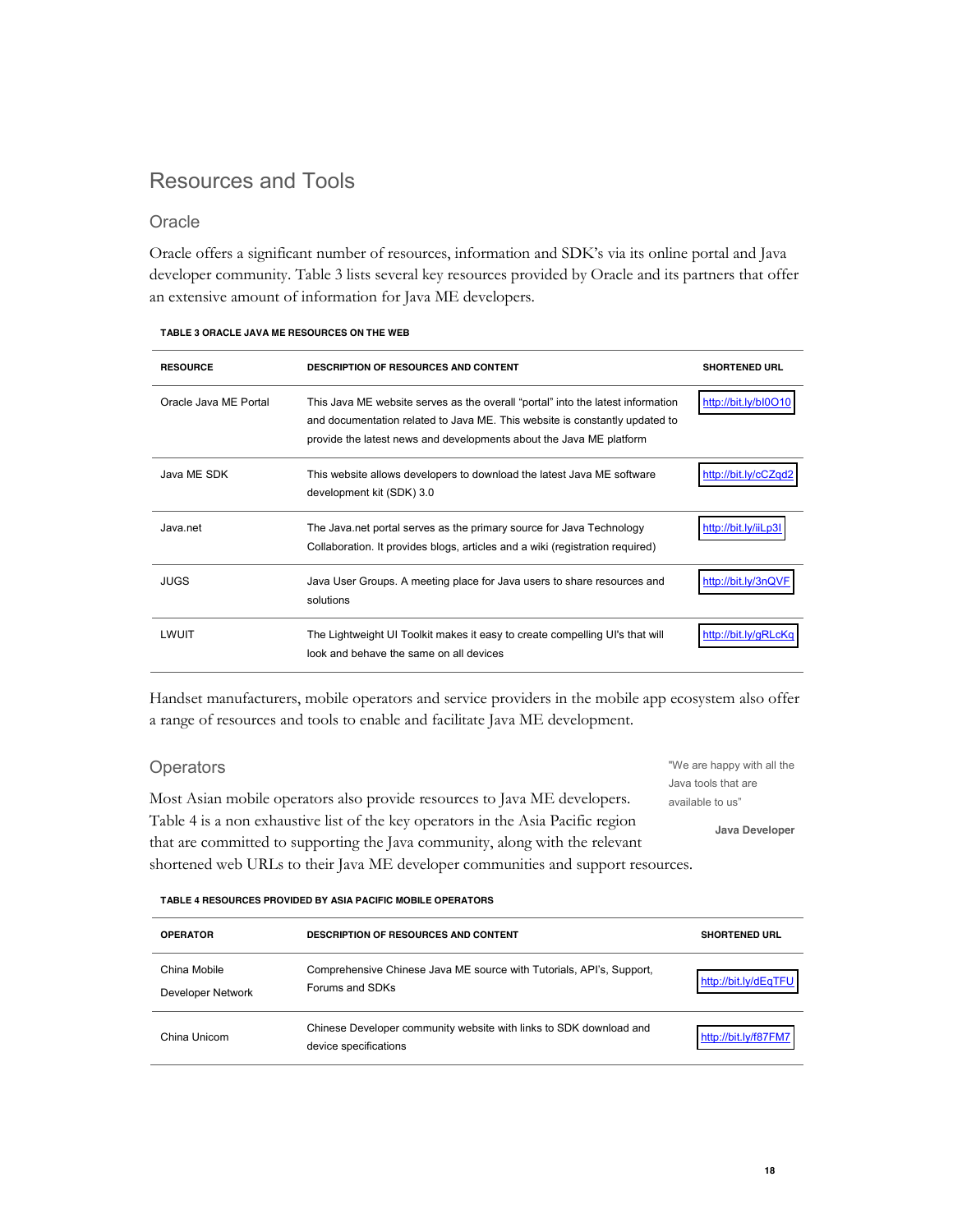| Singtel MyAppsMall            | Complete Singaporean developer website with Forums, Blogs, Code snippets<br>and developer updates (registration required)                                                                            | http://bit.ly/epfylp |
|-------------------------------|------------------------------------------------------------------------------------------------------------------------------------------------------------------------------------------------------|----------------------|
| Maxis Sentral                 | Malaysian source for Java ME support, forums, blogs and links to SDK<br>downloads                                                                                                                    | http://bit.ly/byg5ZN |
| Airtel Live                   | The first Indian mobile go-to-market channel available to third-party<br>application developers who build mobile applications and wish to reach our<br>120 million customers (registration required) | http://bit.ly/gn2o4m |
| Reliance Developer<br>Program | Indian website with API's, support, computer based training, SDK's and<br>device specifications                                                                                                      | http://bit.ly/fuwhTW |

#### Handset Manufacturers

Because of their long-standing commitment to the Java ME platform, most major handset manufacturers provide their own resources and forums to assist Java ME developers. Table 5 lists the relevant URLs provided by the key handset manufacturers "There is an abundance of Java developers to gain from..." **Enterprise App Developer**

#### **TABLE 5 RESOURCES PROVIDED BY HANDSET MANUFACTURERS**

| <b>WEBSITE</b>                 | <b>DESCRIPTION OF RESOURCES AND CONTENT</b>                                                                                   | <b>SHORTENED URL</b> |
|--------------------------------|-------------------------------------------------------------------------------------------------------------------------------|----------------------|
| Forum Nokia                    | Leading Developer Community with active forums, SDKs, Device specs<br>and testing tools, code examples and informative videos | http://bit.lv/9Uv6NE |
| Samsung Mobile<br>Innovator    | Device specs, SDKs, Tools, discussion boards, support and knowledge<br>base                                                   | http://bit.ly/10n1Dc |
| LG Mobile Developer<br>Network | Device specifications, documentation, SDKs, Forum and testing tools                                                           | http://bit.ly/279x4a |
| Sony-Ericsson                  | Device specifications, developer quidelines, documentation, APIs and<br>links to SDKs                                         | http://bit.ly/fhhTA6 |

#### Analytics Service Providers

In most Asian countries, the network operator has a tight control on the access to customer and app download data. In order to get good insight on app downloads and usage, analytics by third party providers are a good addition to the operator and/or aggregator data.

Although most application stores will provide high-level reports on app downloads and revenue there are numerous third party analytics service providers that offer deeper analysis of user behavior.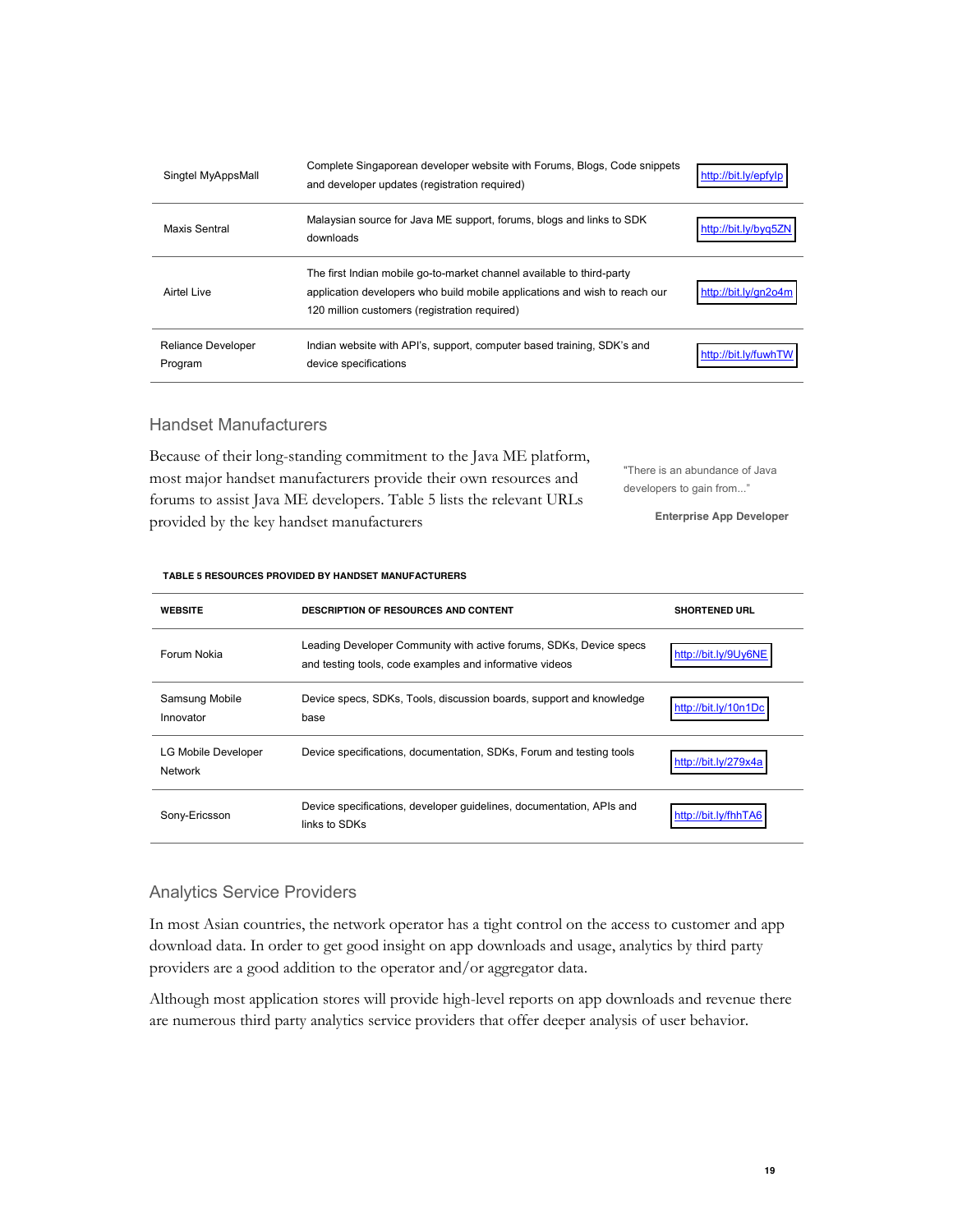Companies such as Flurry and Appclix allow developers to download and integrate a small piece of code into their app to track how well the app performs.



Figure 11 App Analytics Providers

Appstore analytics providers Distimo offers developers free distribution channel and download analysis across most major application stores, including stores relevant to Java ME developers such as Ovi and GetJar. They also frequently release insightful reports on popular and upcoming content categories and appstore comparisons.

# **DISTIMO**

#### Figure 12 Cross Appstore Analytics

For developers who take advantage of the advertising business model, further analytics are often provided by the ad network.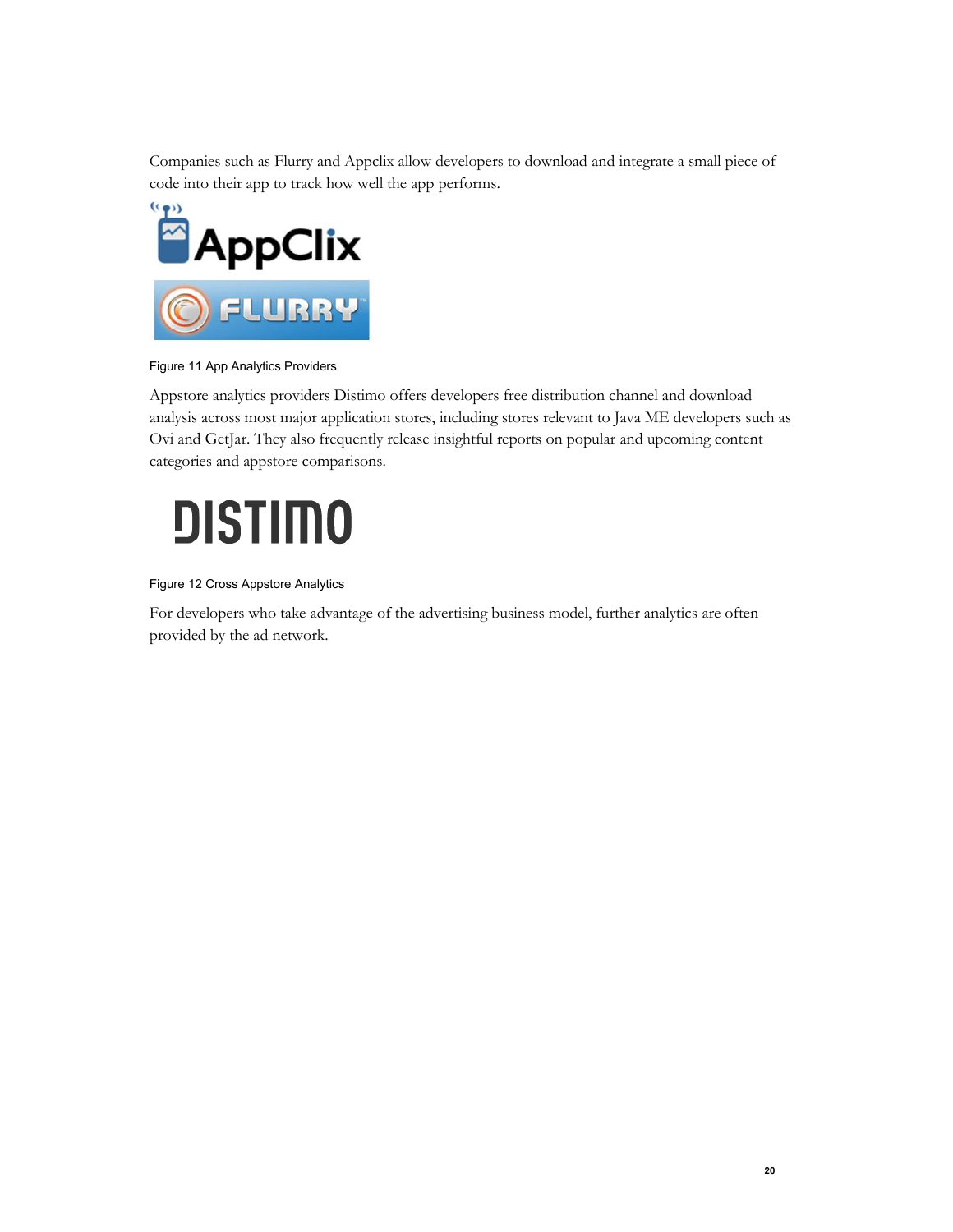## Java ME - The Right Platform for Asia

In the whitepaper above, the market opportunity in Asia for Java ME application development has been discussed in detail. This section will specifically address the advantages of Java ME and will raise awareness of any challenges of developing applications for the platform.

#### Advantages

Based on surveys and interviews with award-winning and featured developers in Oracle's Java development community, the top reasons why developers choose to develop for Java ME phones are the following:

- Ability to leverage Java development knowledge
- Fastest time to market
- Largest user base and number of devices in the market
- Lightweight and "good enough" solutions, highly desirable for vertical markets
- Java development is easy to learn
- Multiple distribution channels, including ability to manage your own distribution

In addition, advantages of Java ME not explicitly addressed in the developer interviews include:

- Its Tools and Libraries are available for free
- x It is open-source so the development community can influence the platform evolution
- x It allows the applications to be written once and be supported on thousands of different feature phones, regardless of the handset manufacturer
- x It is agnostic to the underlying mobile network technology: Apps run regardless of the underlying technology (CDMA, GSM, HSPA/HSPA+, LTE)
- x It enables apps to store and process data locally, thus reducing traffic sent over the network and reducing the chances of any interruption or interception attacks
- x It allows users to download apps onto feature phones over the air and in real-time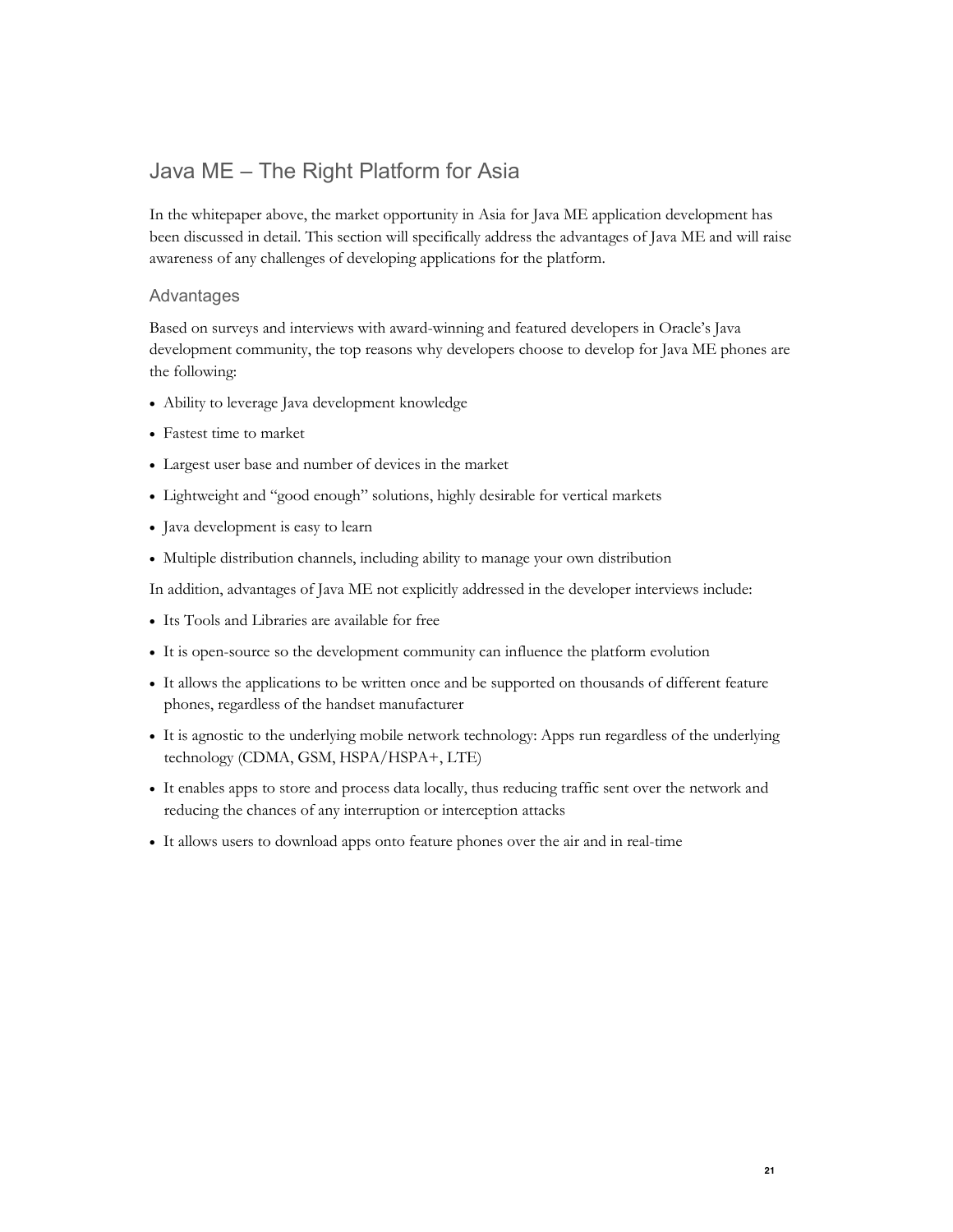#### **Conclusion**

|                                                                                                                                                                                                                                                                                  | demo                   |
|----------------------------------------------------------------------------------------------------------------------------------------------------------------------------------------------------------------------------------------------------------------------------------|------------------------|
| <b>Success Story</b>                                                                                                                                                                                                                                                             | nstrat                 |
| Description: Mig33 is a mobile social network offering instant messaging, SMS text messages, games and public<br>communities.                                                                                                                                                    | ed in<br>this          |
| Installs: 40 million users in 200 countries, with over 20 million users in Indonesia                                                                                                                                                                                             | white                  |
| Why Java: Primarily runs on J2ME because of the deep penetration of Java ME phones in emerging markets. J2ME also<br>enables direct access to native applications of the Java phones such as the phone book.<br>Business Model: Revenue from virtual goods, games and messaging. | paper,<br>the<br>marke |
|                                                                                                                                                                                                                                                                                  | t for                  |
|                                                                                                                                                                                                                                                                                  | lava                   |

applications is large and has a huge potential for growth. The opportunity in Asia for Java ME applications is particularly significant given the high penetration of Java ME enabled feature phones, the established distribution channels for Java ME applications, and the active ecosystem of operators, handset manufacturers, aggregators and third-party application stores - all of whom have a vested interest in the success of the Java ME platform.

Above all, now is the time to develop Java ME applications. The market is ripe for application development and an abundance of resources are available for Java ME developers.

In future publications, Oracle will detail the country-specific processes and steps required to effectively develop and distribute Java ME applications. However, with this whitepaper as an initial resource, Java ME developers can now further investigate the Asian market opportunity and more deeply explore the resources and tools that have been identified above.



## **Success Story**

Description: Opera Mini is the world's most popular mobile web browser *Installs: 150 million+ of which 100 million in Southeast Asia* Why Java: Based on Java ME, Opera can stay true to its goal of providing a browser that operates across devices, *platforms and operating systems. Business Model: Revenue is generated from a search deal with Google and skinned version of their browser for operators.*

**22**

As

 $\sqrt{2}$ 

ME